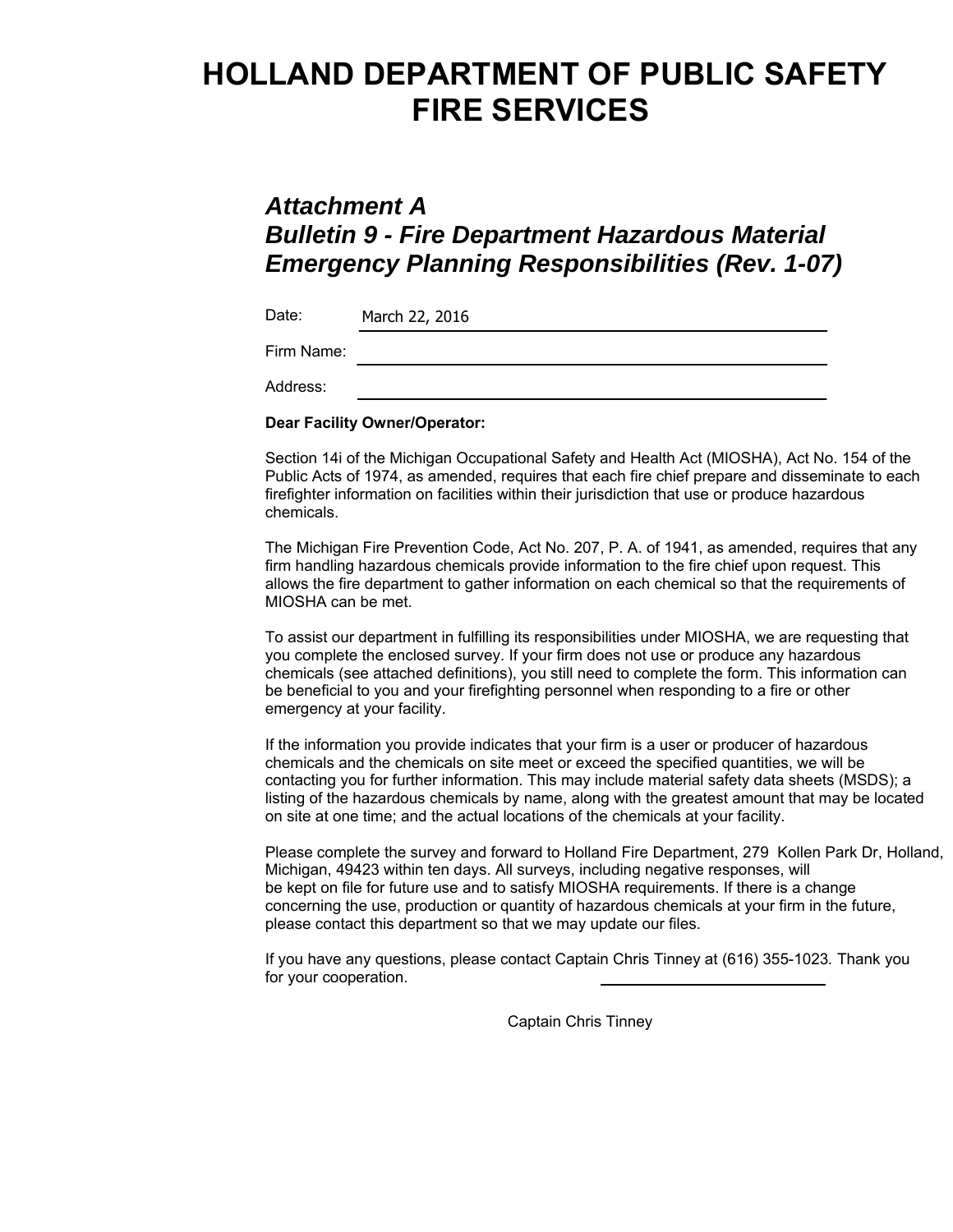## *Attachment B Bulletin 9 - Fire Department Hazardous Material Emergency Planning Responsibilities (Rev. 1-07)*

### **Chemical Survey**

**Information:** This survey is requested to determine the quantity of specific chemical groups used, produced or stored in your facility. Fire Chiefs are required to collect chemical data under the Michigan Occupational Safety and Health Act (MIOSHA), P. A. 154 of 1974, as amended, and the Fire Prevention Code, PA 207 of 1941, as amended.

**Instructions:** Indicate below whether your site uses or produces any of the chemical types listed. Check all the categories that apply when a chemical has more than one characteristic, (example: both a Class 3 flammable and a Class 6 poison), see definitions. Each chemical group listed in this survey includes a specified quantity. Indicate the quantity category for each chemical group on your site. To complete this survey, you may need to reference material Safety Data Sheets, SARA Title III reporting forms, along with the attached definitions.

(Note: You must complete each line. Do not leave blanks. If you do not use a chemical group listed, mark "DO NOT HAVE" box.)

When substantial changes occur in the quantity or type of chemical use, manufacture or related storage, a revised survey must be submitted to the Fire Chief. In addition, a revised survey will be requested periodically as the Fire Chief determines necessary, but a least once every five years.

This survey may be followed-up with a request for more detailed information. This may include a request for Material Safety Data Sheets, chemical lists maintained under the Employee Right to Know provisions of MIOSHA and other information.

Please return this questionnaire as indicated in the attached cover letter.

### **This site is: (please circle one)**

**Chemical User -** (Chemicals used in activities on site)

**Chemical Producer -** (Chemicals manufactured at this site, includes packaging)

**Other -** Circle this box if chemicals are stored on site, but not used or produced. Please Specify (Examples: service station, retail store, storage facility)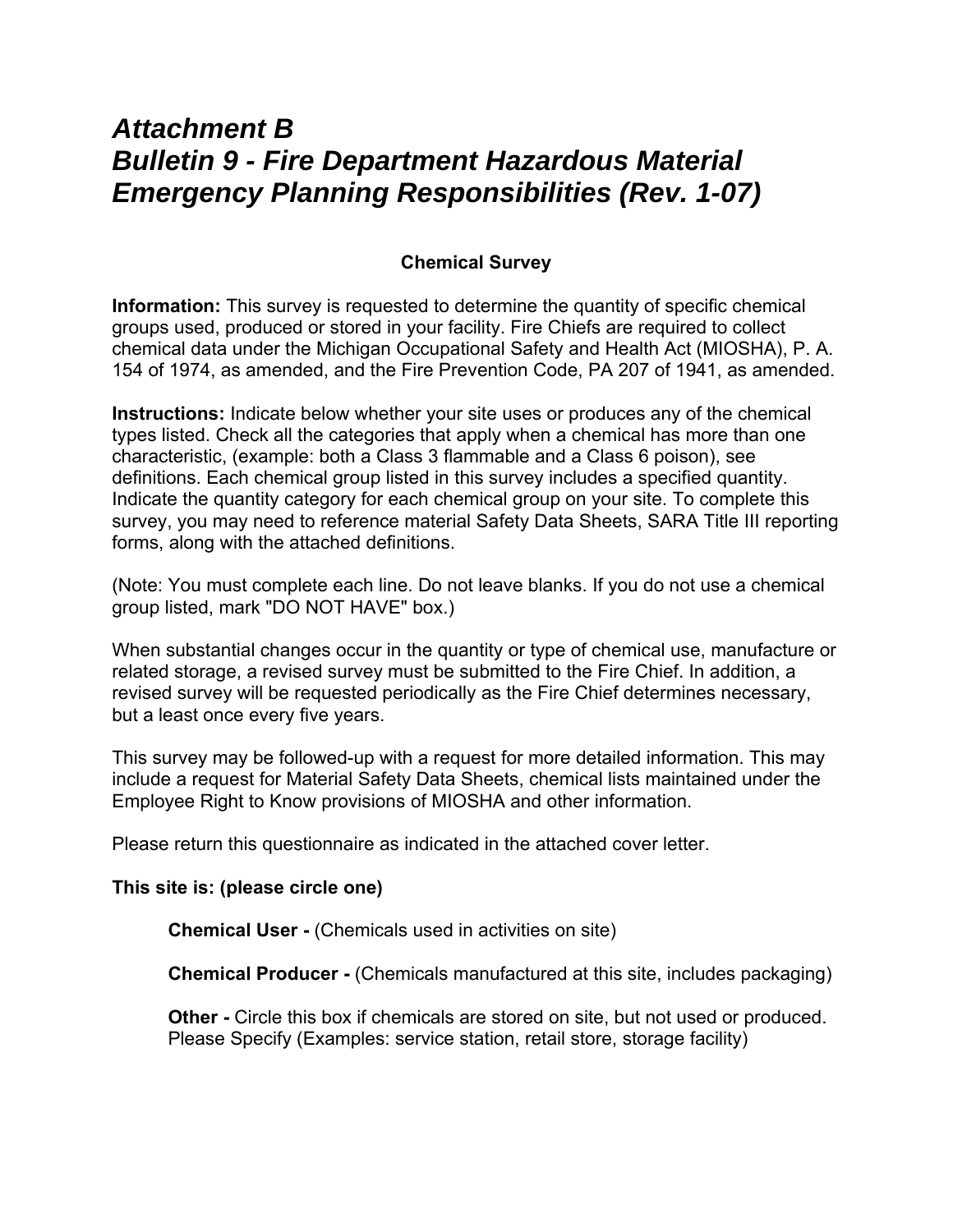|                      | <b>Date Completed</b> |
|----------------------|-----------------------|
| Name of<br>Premises: |                       |
| Site<br>Address:     |                       |
|                      |                       |
|                      |                       |
| Site<br>Telephone:   |                       |

| <b>Emergency Contacts: (Include Private Alarm/Security Companies)</b> |                           |                    |  |  |  |
|-----------------------------------------------------------------------|---------------------------|--------------------|--|--|--|
| Name/Title                                                            | <b>Business Telephone</b> | <b>Home Number</b> |  |  |  |
|                                                                       |                           |                    |  |  |  |
|                                                                       |                           |                    |  |  |  |
|                                                                       |                           |                    |  |  |  |
|                                                                       |                           |                    |  |  |  |

Respond based on the maximum quantity you would have on-site, including storage, at any one time during the year.

| <b>Check 1 Box for Each Category</b>                               |                                |                                               |                                                    |                          |  |  |  |  |
|--------------------------------------------------------------------|--------------------------------|-----------------------------------------------|----------------------------------------------------|--------------------------|--|--|--|--|
| <b>Chemical type</b>                                               | <b>Specified</b><br>quantity   | Have at or Above<br><b>Specified Quantity</b> | <b>Have but Below</b><br><b>Specified Quantity</b> | Do<br><b>Not</b><br>Have |  |  |  |  |
| <b>Class 1</b>                                                     |                                |                                               |                                                    |                          |  |  |  |  |
| Explosives & Blasting Agents (Not<br>including Class C Explosives) | Any Quantity                   |                                               |                                                    |                          |  |  |  |  |
| Class 2                                                            |                                |                                               |                                                    |                          |  |  |  |  |
| Poison Gas                                                         | Any Quantity                   |                                               |                                                    |                          |  |  |  |  |
| <b>Flammable Gas</b>                                               | 100 gal.<br>water<br>capacity  |                                               |                                                    |                          |  |  |  |  |
| Non-Flammable Gas                                                  | 100 gal.<br>lwater<br>capacity |                                               |                                                    |                          |  |  |  |  |
| Class 3                                                            |                                |                                               |                                                    |                          |  |  |  |  |
| Flammable Liquid                                                   | 1,000 gallons                  |                                               |                                                    |                          |  |  |  |  |
| Combustible Liquid                                                 | 10,000<br>gallons              |                                               |                                                    |                          |  |  |  |  |
| Class 4                                                            |                                |                                               |                                                    |                          |  |  |  |  |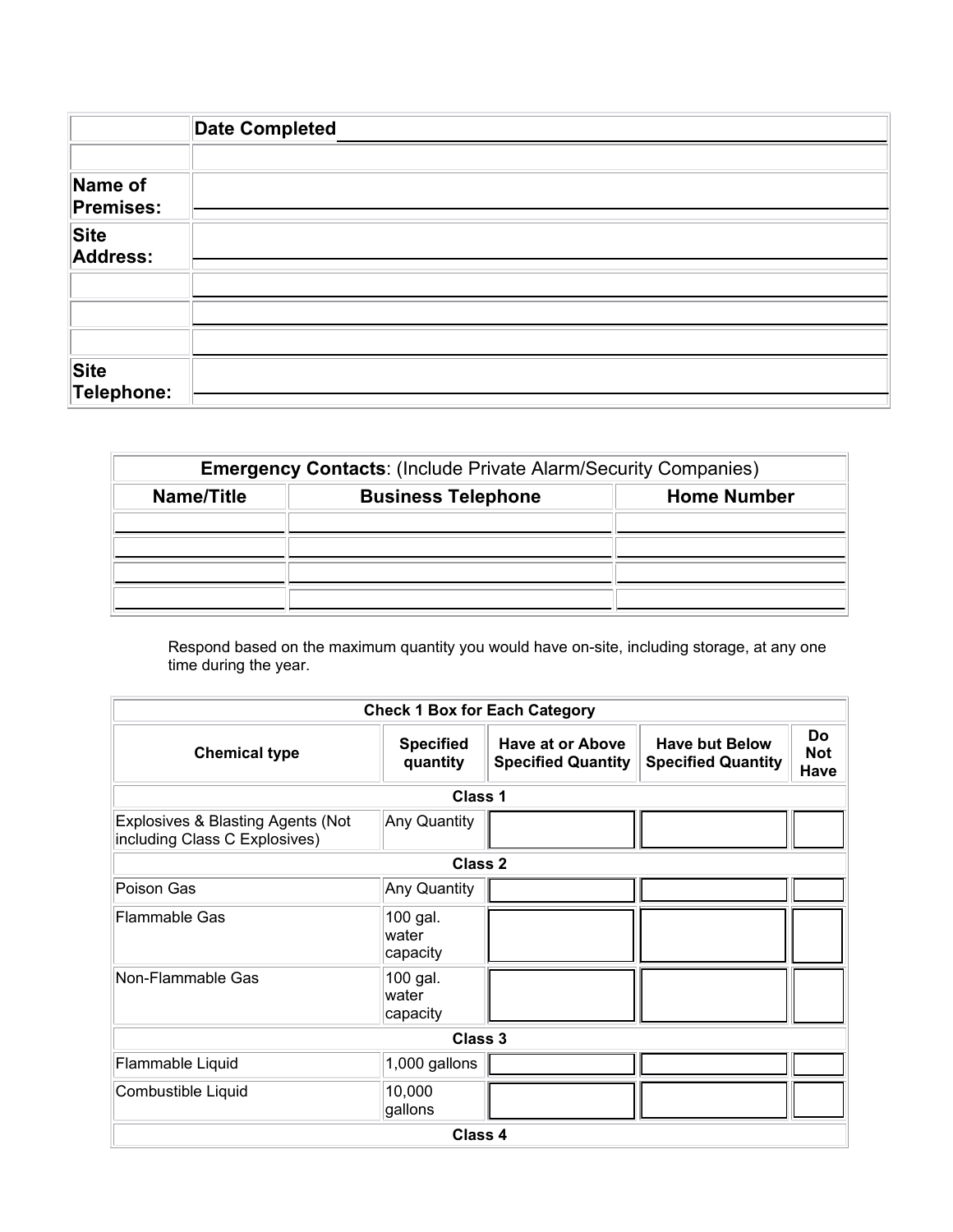| Flammable Solid (Dangerous when<br>wet)              | 100 lbs.     |  |  |  |  |  |  |
|------------------------------------------------------|--------------|--|--|--|--|--|--|
| <b>Flammable Solid</b>                               | 500 lbs.     |  |  |  |  |  |  |
| Spontaneously Combustible Material                   | 100 lbs.     |  |  |  |  |  |  |
| <b>Class 5</b>                                       |              |  |  |  |  |  |  |
| Oxidizer                                             | 500 lbs.     |  |  |  |  |  |  |
| Organic Peroxide                                     | 250 lbs.     |  |  |  |  |  |  |
| Class 6                                              |              |  |  |  |  |  |  |
| Poison                                               | 500 lbs.     |  |  |  |  |  |  |
| Irritating Material: Liquid                          | 1,000 gal.   |  |  |  |  |  |  |
| Irritating Material: Solid                           | 500 lbs.     |  |  |  |  |  |  |
| Class <sub>7</sub>                                   |              |  |  |  |  |  |  |
| Radioactive Material (Yellow III Label) Any Quantity |              |  |  |  |  |  |  |
| Class 8                                              |              |  |  |  |  |  |  |
| Corrosives: Liquid                                   | 1,000 gal.   |  |  |  |  |  |  |
| Corrosives: Solid                                    | 500 lbs.     |  |  |  |  |  |  |
| <b>No DOT Category</b>                               |              |  |  |  |  |  |  |
| Known Human Carcinogen                               | Any Category |  |  |  |  |  |  |

Please submit within ten days.

**Submit Reset**

### **HAZARDOUS CHEMICAL DEFINITIONS**

**Carcinogen -** A chemical is considered to be a carcinogen if: 1) it has been evaluated by the International Agency for Research on Cancer (IARC) and found to be a carcinogen or potential carcinogen; or 2) it is listed as a carcinogen or potential carcinogen in the Annual Report on Carcinogens published by the National Toxicology Program (NTP) (latest edition), or 3) it is regulated by OSHA as a carcinogen.

**Combustible liquid -** Any liquid having a flashpoint at or above 100 degrees F (37.8 degrees C), but below 300 degrees F (93.3 degrees C), except any mixture having components with flashpoints of 200 degrees F (93.3 degrees C), or higher, the total volume of which make up 99 percent or more of the volume of the mixture.

**Corrosives - liquid and solid -** Any liquid or solid that causes visible destruction or irreversible damage to human skin tissue. Also, it may be a liquid that has a severe corrosion rate on steel.

**Explosives and blasting agent - (not including Class C explosives) -** "Explosive" means a chemical that causes a sudden, almost instantaneous release of pressure, gas, and heat when subjected to sudden shock, pressure, or high temperature. "Blasting Agent" means a material designed for blasting. It must be so insensitive that there is very little probability of: 1) accidental explosion, or 2) going from burning to detonation.